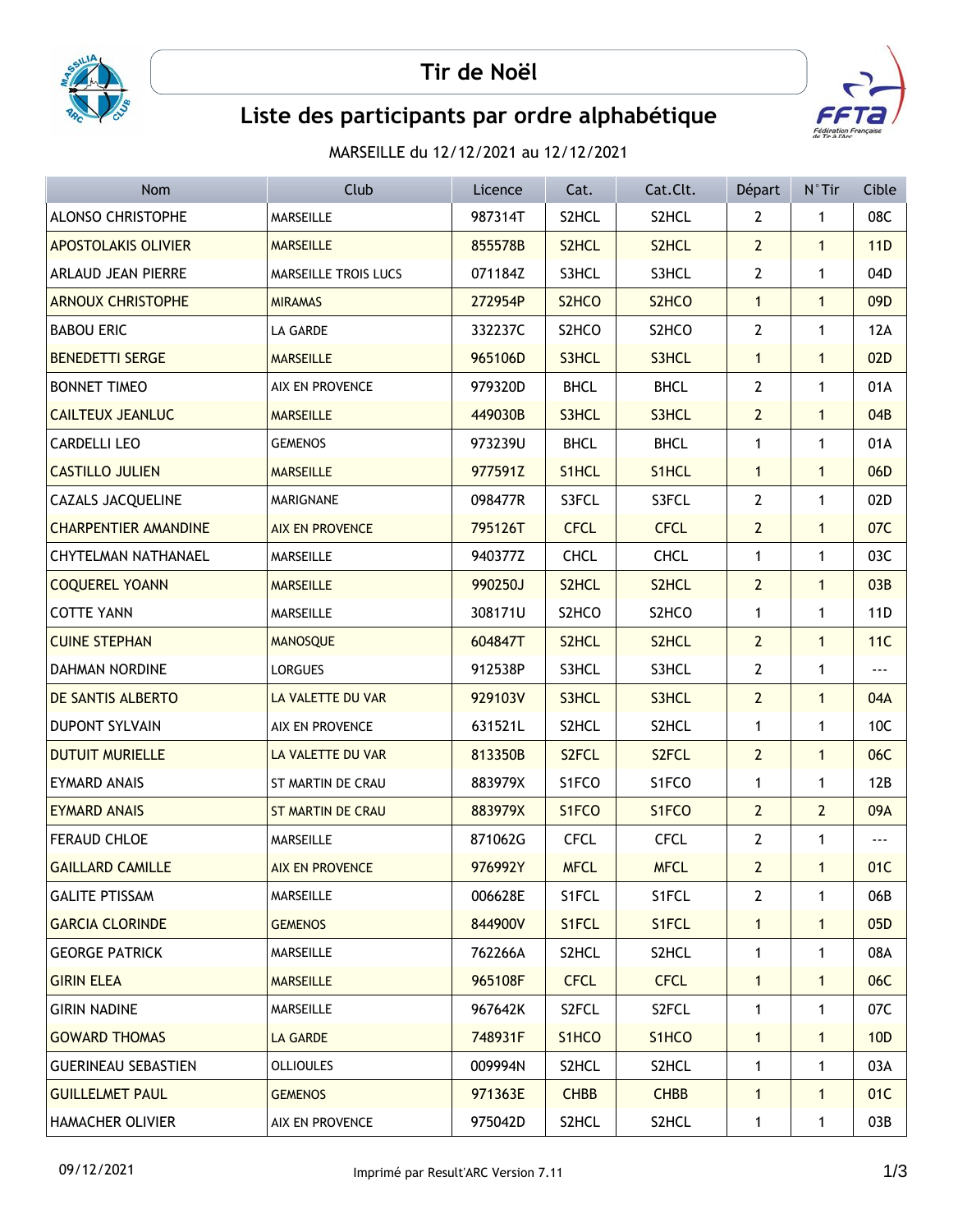| <b>Nom</b>                       | Club                        | Licence | Cat.                           | Cat.Clt.           | Départ         | $N^{\circ}$ Tir | Cible           |
|----------------------------------|-----------------------------|---------|--------------------------------|--------------------|----------------|-----------------|-----------------|
| <b>HONNORE MARION</b>            | <b>AIX EN PROVENCE</b>      | 001514W | <b>BFCL</b>                    | <b>BFCL</b>        | $\overline{2}$ | $\mathbf{1}$    | 01B             |
| <b>IMBERT OLIVIER</b>            | <b>OLLIOULES</b>            | 013800A | S1HCL                          | S1HCL              | 1              | $\mathbf{1}$    | 09A             |
| <b>IMBERT OLIVIER</b>            | <b>OLLIOULES</b>            | 013800A | S1HCL                          | S1HCL              | $\overline{2}$ | $\overline{2}$  | 09 <sub>D</sub> |
| <b>ISACCHI CHRISTINE</b>         | MANOSQUE                    | 883977V | S2FCL                          | S2FCL              | $\mathbf{1}$   | $\mathbf{1}$    | 04A             |
| <b>ISACCHI LOIC</b>              | <b>MARSEILLE</b>            | 815131M | <b>JHCO</b>                    | <b>JHCO</b>        | $\mathbf{1}$   | $\mathbf{1}$    | 11B             |
| <b>ISCHER JULIEN</b>             | MARSEILLE TROIS LUCS        | 624438M | S1HCO                          | S1HCO              | $\overline{2}$ | $\mathbf{1}$    | <b>11A</b>      |
| <b>JAKUSIC ANNA</b>              | <b>MARSEILLE</b>            | 863360K | <b>CFCL</b>                    | <b>CFCL</b>        | $\overline{2}$ | $\mathbf{1}$    | 10C             |
| <b>JOURDAN SAVANNAH</b>          | <b>MARSEILLE</b>            | 965488U | <b>MFCL</b>                    | <b>MFCL</b>        | 1              | $\mathbf{1}$    | 02A             |
| <b>JULLIEN DENIS</b>             | <b>OLLIOULES</b>            | 910581M | S3HCL                          | S3HCL              | $\overline{2}$ | $\mathbf{1}$    | 07A             |
| <b>JURZYNSKI BENOIT</b>          | MARSEILLE TROIS LUCS        | 008861G | S2HCL                          | S2HCL              | $\mathbf{1}$   | $\mathbf{1}$    | 04B             |
| <b>JURZYNSKI BENOIT</b>          | <b>MARSEILLE TROIS LUCS</b> | 008861G | S2HCL                          | S2HCL              | $\overline{2}$ | $\overline{2}$  | 06A             |
| <b>KAMMOUN SIMON</b>             | <b>MARSEILLE</b>            | 876476S | <b>CHCL</b>                    | <b>CHCL</b>        | $\mathbf 1$    | $\mathbf{1}$    | 04D             |
| <b>LAHAYE AXEL</b>               | <b>MARSEILLE</b>            | 962359T | <b>CHCL</b>                    | <b>CHCL</b>        | $\overline{2}$ | $\mathbf{1}$    | 05B             |
| <b>LAHAYE SACHA</b>              | MARSEILLE                   | 007059Y | <b>BHCL</b>                    | <b>BHCL</b>        | $\overline{2}$ | $\mathbf{1}$    | 01D             |
| <b>LAHAYE STEPHANE</b>           | <b>MARSEILLE</b>            | 987243R | S <sub>2</sub> HCL             | S2HCL              | $\overline{2}$ | $\mathbf{1}$    | 06D             |
| <b>LAMARE ALAIN</b>              | <b>MARSEILLE</b>            | 227470A | S3HCO                          | S3HCO              | $\mathbf 1$    | $\mathbf{1}$    | 12D             |
| <b>LAMARE CHRISTINE</b>          | <b>MARSEILLE</b>            | 661237L | S <sub>2</sub> FCL             | S <sub>2</sub> FCL | $\overline{2}$ | $\mathbf{1}$    | 08B             |
| LAUTEL ALEXANDRE                 | MARSEILLE                   | 927646L | <b>JHCL</b>                    | <b>JHCL</b>        | $\overline{2}$ | $\mathbf{1}$    | 02C             |
| <b>LAUTEL ANDRE</b>              | <b>MARSEILLE</b>            | 012676D | S2HCL                          | S <sub>2</sub> HCL | $\overline{2}$ | $\mathbf{1}$    | 07 <sub>D</sub> |
| LE BRAS ANNA                     | AIX EN PROVENCE             | 005748Y | <b>CFCL</b>                    | <b>CFCL</b>        | $\overline{2}$ | $\mathbf{1}$    | 08D             |
| <b>LEGRAND LUCIE-LOU</b>         | <b>AIX EN PROVENCE</b>      | 938629Z | S1FCL                          | S1FCL              | $\mathbf{1}$   | $\mathbf{1}$    | 05A             |
| LEGRAND LUCIE-LOU                | AIX EN PROVENCE             | 938629Z | S1FCL                          | S1FCL              | $\overline{2}$ | $\overline{2}$  | 05A             |
| <b>LEGRAND MAXIME</b>            | <b>AIX EN PROVENCE</b>      | 938620P | <b>CHCL</b>                    | <b>CHCL</b>        | $\mathbf{1}$   | $\mathbf{1}$    | 06A             |
| <b>LETQUIMOUNIN CHARLENE</b>     | MARSEILLE                   | 716651U | S1FCL                          | S1FCL              | $\overline{2}$ | $\mathbf{1}$    | 04C             |
| <b>LETURE LINE</b>               | <b>MARSEILLE</b>            | 620309Z | S1FCL                          | S1FCL              | $\overline{2}$ | $\overline{2}$  | 05C             |
| LETURE LINE                      | <b>MARSEILLE</b>            | 620309Z | S1FCL                          | S1FCL              | 1              | $\mathbf{1}$    | 05C             |
| <b>MAZIERE - LEGRAND CATHERI</b> | <b>AIX EN PROVENCE</b>      | 978813C | S <sub>2</sub> FBB             | S1FBB              | $\mathbf{1}$   | $\mathbf{1}$    | 07A             |
| MELLIERE CHRISTIAN               | DIGNE LES BAINS             | 8423215 | S3HBB                          | S1HBB              | $\mathbf{2}$   | $\mathbf{1}$    | 05D             |
| <b>MILLE AXEL</b>                | <b>MARSEILLE</b>            | 901712X | <b>CHCL</b>                    | <b>CHCL</b>        | $\mathbf{1}$   | $\mathbf{1}$    | 08B             |
| MORISCOT AURORE                  | AIX EN PROVENCE             | 849276B | S1FCL                          | S1FCL              | 1              | $\mathbf{1}$    | 11C             |
| NICODEMO LIONEL                  | <b>TOULON</b>               | 728648J | S <sub>2</sub> H <sub>CO</sub> | S <sub>2</sub> HCO | $\mathbf{1}$   | $\mathbf{1}$    | 10B             |
| NICODEMO LIONEL                  | <b>TOULON</b>               | 728648J | S2HCO                          | S2HCO              | $\overline{2}$ | $\overline{2}$  | 10A             |
| <b>OUVRIER ELENOR</b>            | <b>AIX EN PROVENCE</b>      | 013717K | <b>MFCL</b>                    | <b>MFCL</b>        | $\mathbf{1}$   | $\mathbf{1}$    | 02B             |
| <b>OUVRIER JEAN-BRICE</b>        | AIX EN PROVENCE             | 013719M | S2HCL                          | S2HCL              | $\mathbf{1}$   | $\mathbf{1}$    | 08C             |
| <b>PARISOT KARINE</b>            | <b>MANOSQUE</b>             | 021261K | S2FCL                          | S <sub>2</sub> FCL | $\mathbf{2}$   | $\mathbf{1}$    | 03D             |
| PARPILLON MAX                    | ST MARTIN DE CRAU           | 714754G | S2HCO                          | S2HCO              | $\overline{2}$ | $\mathbf{1}$    | $--$            |
| <b>PAUNER BERNARD</b>            | <b>MIRAMAS</b>              | 275224G | S3HCO                          | S3HCO              | $\mathbf{1}$   | $\mathbf{1}$    | 09B             |
| <b>PAUNER BERNARD</b>            | <b>MIRAMAS</b>              | 275224G | S3HCO                          | S3HCO              | $\overline{2}$ | $\overline{2}$  | 09B             |